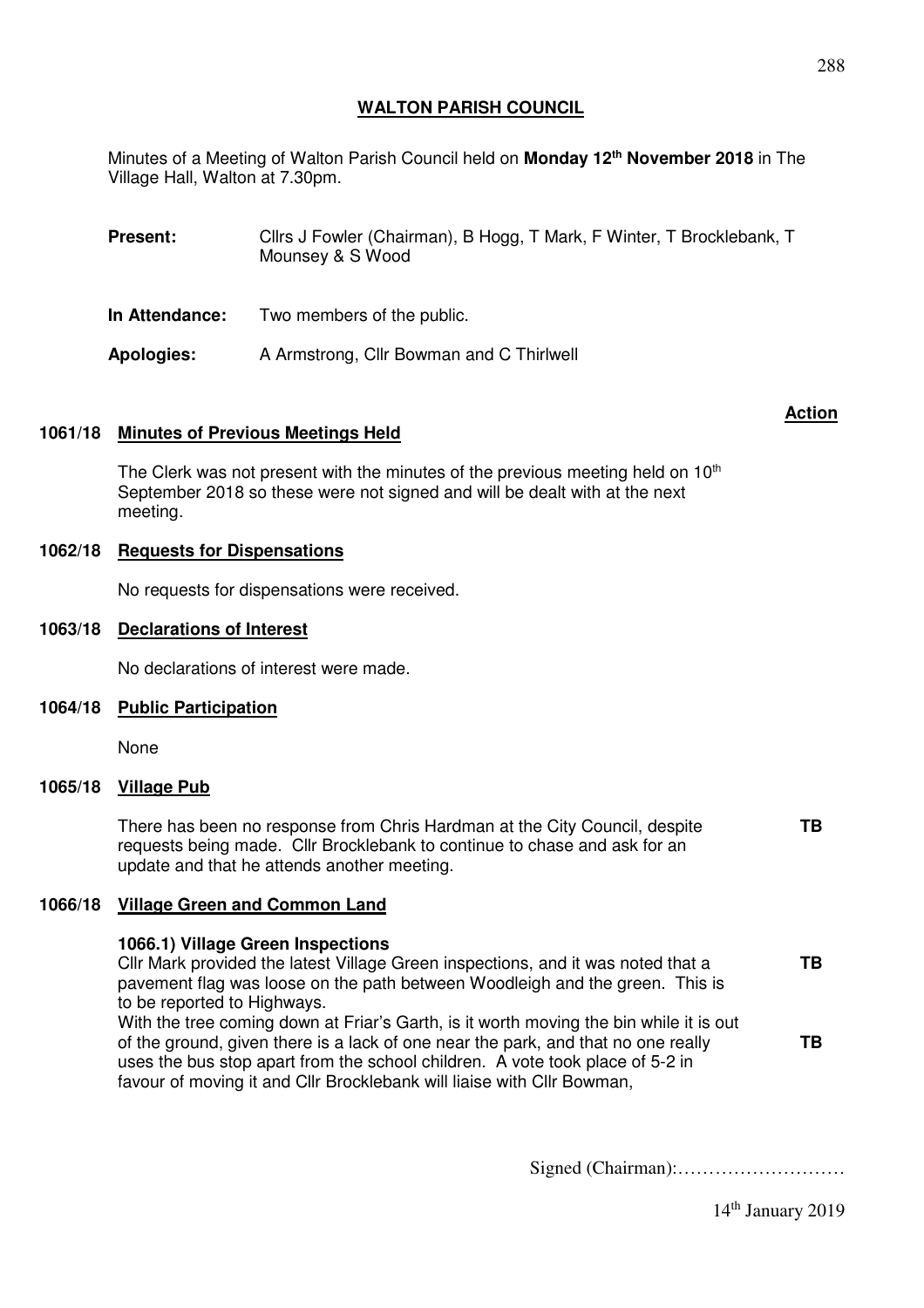Play Area inspections have been cancelled save for the annual inspection. Cllr Hogg is to consider the latest one and look at any alterations.

# **1067/18 Outside Bodies**

**1067.1)** Walton Village Hall. Cllr Winter confirming that the Crafts with Santa and Lights switch on will be held on 2 December 2018 and the Parish Council granted authorisation for the Christmas Tree to be put in its usual place in front of the Hall.

**1067.2)** Save Our Pub. Cllr Wood confirmed that the Old Centurion is registered as a Community Asset until March 2020.

### **Planning Matters**

# **1068/18**

**1068.1)** 18/0964 Matter discussed. No objections. **1068.2)** 18/0979 Matter discussed. No objections. **1068.3)** 18/0984 This extra planning matter was discussed. No objections.

### **1069/18 Financial Matters**

**1069.1)** Bank Reconciliation – Cllr Fowler to check **1069.2)** Go Daddy Renewal – the website host is £71.88 to renew. Agreed. **1069.3)** Clock Funding Update - £300 donation received from Cllr Bowman towards the £420 total. Cllr Fowler will be seeing Ben (the clock man) this week and will request that the work be completed, and Cllr Brocklebank will speak to the Village Hall about payment. **1069.4)** Drainage Funding grant - £200 donation received from Cllr Bowman, and **CT / JF CT CT / JF / TB** 

the work will most likely be in December. **1069.5)** Noted

As CT was not present, the chequebook was not available to make payments.

## **1070/18 Other Matters**

| <b>1070.1)</b> Newsletter – CT to finalise ASAP<br><b>1070.2)</b> Litter Pick – Possibly the end of January, maybe the $20th$ ? Liaise with<br>Village Hall and Cllr Bowman.                                                                                                              | CТ<br>TB / FW |
|-------------------------------------------------------------------------------------------------------------------------------------------------------------------------------------------------------------------------------------------------------------------------------------------|---------------|
| 1070.3) Mobile Phone mast – Cllr Fowler had spoken to Vodafone but hadn't<br>made too much progress. Cllr Fowler will maybe speak with other communities<br>and see if it is needed, and if so, what can be done.<br>1070.4) Cllr Fowler attended the Licensing of the Rev Angela Hughes. | JF            |
| 1071/18 Council Matters and Agenda Items for Future Meetings                                                                                                                                                                                                                              |               |

| • Clerk to update address for Electricity Wayleave payments.                | CТ |
|-----------------------------------------------------------------------------|----|
| • Cllr Fowler announced that CT has handed in her notice as Clerk of the    |    |
| Parish Council, and we'll be now looking at advertising for the position at | JF |
| CALC and on the Facebook page.                                              |    |
|                                                                             |    |

• Correspondence was noted.

Signed (Chairman):………………………

**BH**